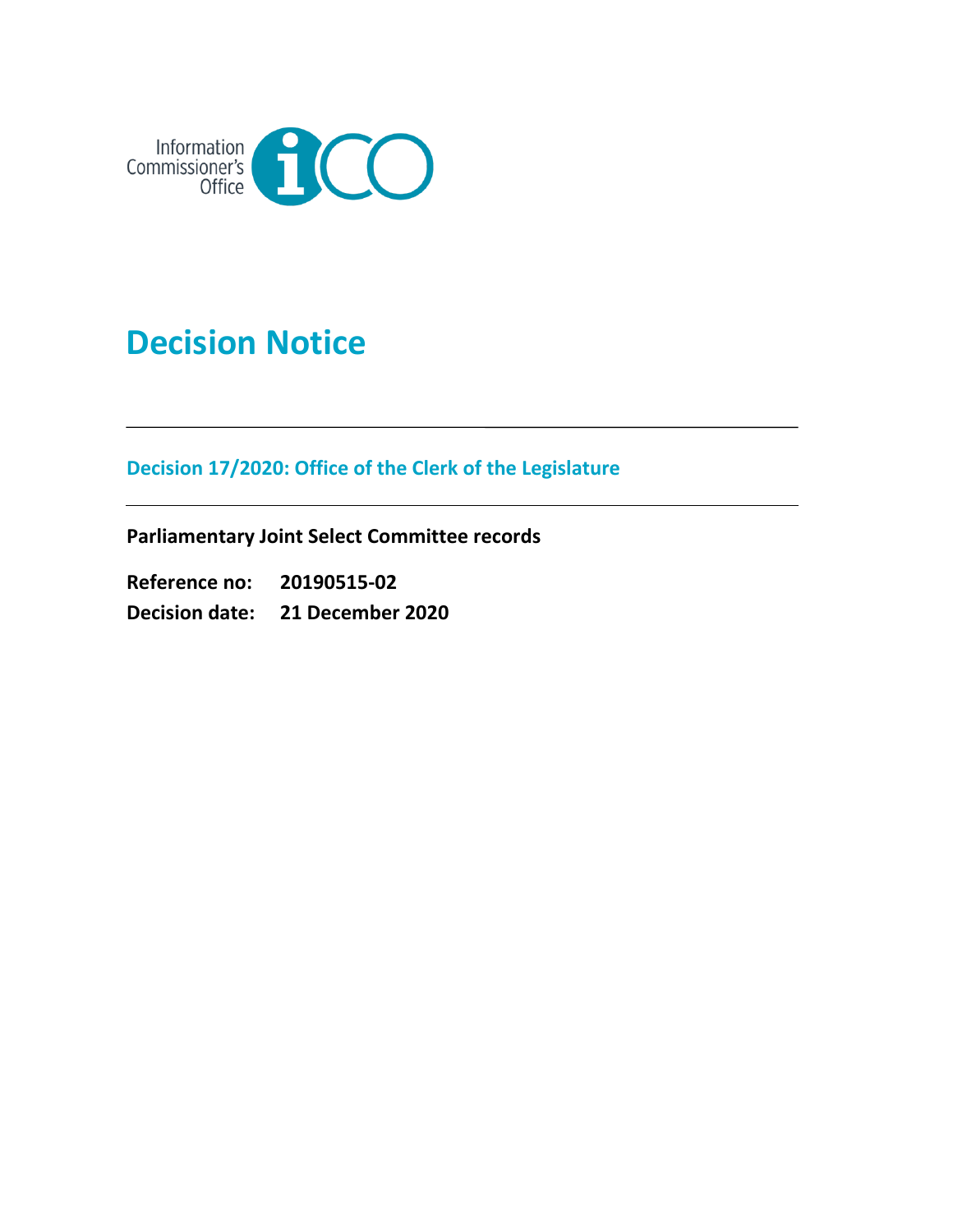#### **Summary**

The Applicant made a request under the Public Access to Information (**PATI**) Act 2010 to the Office of the Clerk of the Legislature (**Legislature**) for various records related to the work of the Parliamentary Joint Select Committee 'Examining the Events of the 2 December 2016 Incident at the House of Assembly'. The Legislature disclosed some records, but withheld most of the responsive records under the exemption for parliamentary privilege in accordance with section 36(b) of the PATI Act. The Legislature also relied on the exemption in section 37(1) of the PATI Act when disclosure of the records is prohibited by other legislation.

The Information Commissioner has affirmed the Legislature's internal review decision to deny access to the withheld records in accordance with section 36(b) of the PATI Act because disclosure would be an infringement of parliamentary privilege. The Information Commissioner does not require the Legislature to take any further action in response to this Decision.

#### **Relevant statutory provisions**

Public Access to Information Act 2010: section 36(b) (parliamentary privilege).

The full text of each statutory provision cited above is reproduced in Appendix 1 to this Decision. The Appendix forms part of this Decision.

# **Background**

1. On 2 December 2016, Bermuda experienced a historic event outside of the House of Assembly. A large number of individuals gathered and protested against the redevelopment proposal for the L.F. Wade International Airport. As the protest continued, Members of Parliament were unable to enter the House of Assembly, which was scheduled to consider, among other things, the controversial Airport Redevelopment Concession Bill 2016 during its session that day. Eventually, the Bermuda Police Service (**BPS**) deployed its Police Support Unit (**PSU**). A member or members of the PSU used captor spray, commonly known as 'pepper spray', against the protestors. A number of individuals were injured by the pepper spray, including seniors. The use of force by the BPS led to an investigation into the events on 2 December 2016 by a Parliamentary Joint Select Committee (**Joint Select Committee**) formally established in February 2018.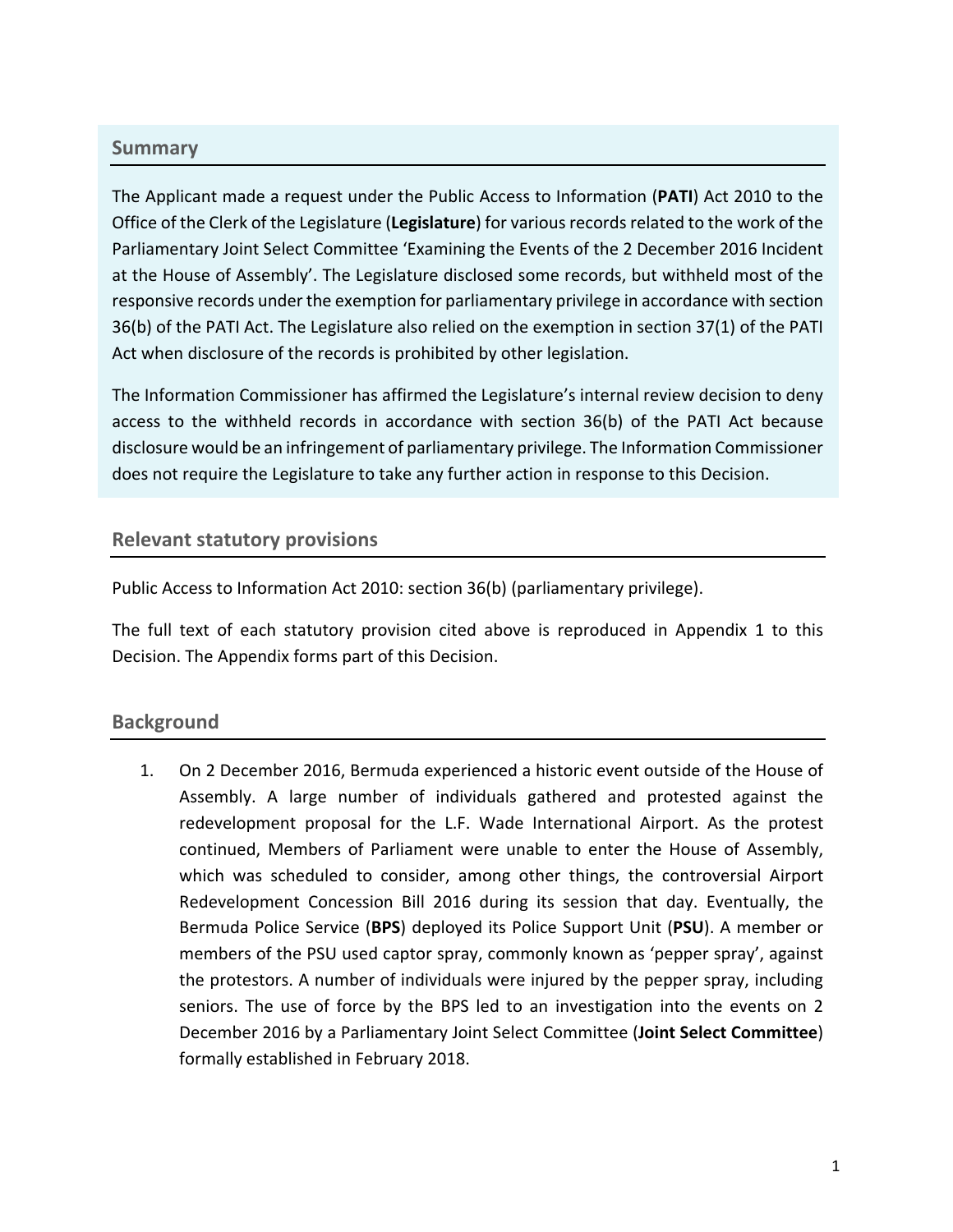2. On 16 January 2019, the Applicant filed a request under the Public Access to Information (**PATI**) Act 2010, seeking the following:

> All records concerning the Joint Select Committee inquiring into the events of the 2 December 2016 incident at the House of Assembly. This would include (but not be limited to):

- the current membership of the Joint Select Committee;
- details and minutes of any meetings held by the Joint Select Committee;
- any decisions taken by the Joint Select Committee;
- details and transcripts of any hearings held before the Joint Select Committee;
- a list of witnesses who have given evidence so far;
- a list of witnesses still to give evidence;
- details of any forthcoming meetings and hearings; and
- correspondence between the Joint Select Committee Chairman and witnesses.
- 3. The Legislature provided the Applicant with an initial decision on 22 February 2019, which helpfully informed the Applicant that the Parliamentary website had begun to be updated periodically to include a listing of all Parliamentary committee meeting dates and times. The initial decision also attached a list of the Joint Select Committee members' names as well as the dates, locations and times of its meetings between 27 February 2018 and 8 February 2019. The Legislature denied access to the rest of the responsive records under the exemption for parliamentary privilege in section 36(b) of the PATI Act.
- 4. On 5 March 2019, the Applicant sought an internal review of the initial decision. The Legislature's internal review decision, dated 14 May 2019, upheld the refusal to disclose the remaining records responsive to the PATI request. In addition to relying on the exemption for parliamentary privilege in section 36(b) of the PATI Act, the Legislature's internal review decision refused the request under section 37(1) of the PATI Act because disclosure of the responsive records was prohibited by section 27(2) of the Parliament Act 1957.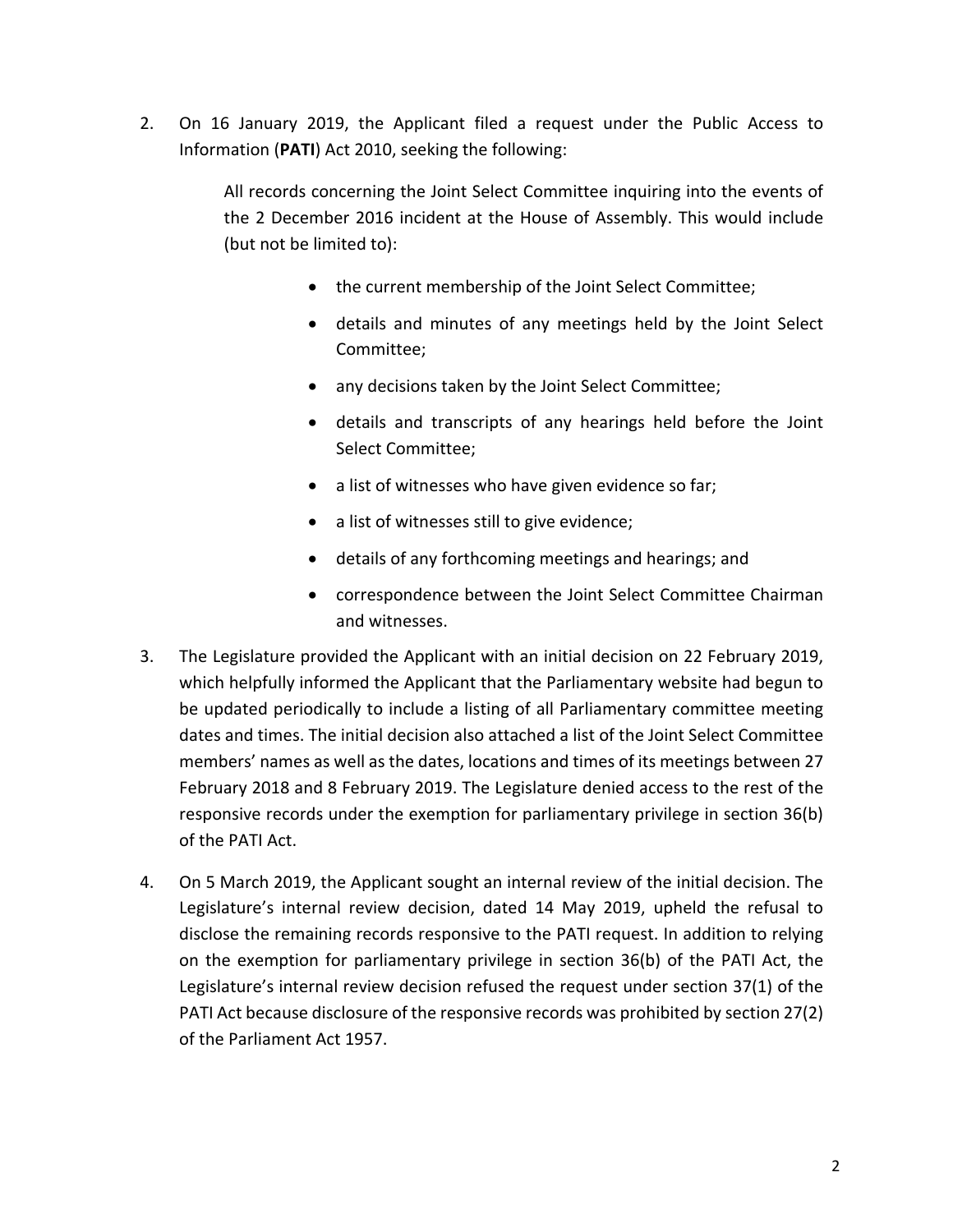- 5. The Applicant submitted a request for an independent review by the Information Commissioner on 15 May 2019, challenging the Legislature's reliance on the exemptions.
- 6. In July 2019, while the Information Commissioner's review was ongoing, the Joint Select Committee published its final 146-page report on the events of 2 December  $2016<sup>1</sup>$  $2016<sup>1</sup>$  $2016<sup>1</sup>$ . In light of the Legislature's disclosure in response to this PATI request and the publication of the Joint Select Committee's report, the Applicant confirmed that they no longer seek records on the Joint Select Committee's membership and on the details of any forthcoming meetings or hearings.

# **Investigation**

- 7. The application to the Information Commissioner was accepted as valid. The Information Commissioner confirmed that the Applicant made a valid request to a public authority and asked the public authority for an internal review before asking her for an independent review. Additionally, the Information Commissioner confirmed the issues the Applicant wanted her to review.
- 8. The Information Commissioner decided that early resolution under section 46 of the PATI Act was not appropriate because submissions were required from the Legislature to determine whether its reliance on the exemption was justified.
- 9. On 10 June 2019, the Information Commissioner notified the Legislature that the Applicant had made a valid application and requested that the Legislature provide copies of the withheld records, which it did on 9 September 2019.
- 10. Section 47(4) of the PATI Act requires the Information Commissioner to give the public authority and the applicant a reasonable opportunity to make representations. The Legislature and the Applicant were invited to comment on this application and to make submissions to the Information Commissioner for consideration in this review. The Applicant made submissions. The Information Commissioner considered the Legislature's initial and internal review decisions, although no further submissions were received from the Legislature.

<span id="page-3-0"></span> $1$  The report itself is dated May 2019, but it was tabled in the House of Assembly on 5 July 2019. A full copy of the report is available at [http://cloudfront.bernews.com/wp-content/uploads/2019/07/Report-of-the-JSC-Examining](http://cloudfront.bernews.com/wp-content/uploads/2019/07/Report-of-the-JSC-Examining-the-Events-of-December-2nd-2016-1.pdf)[the-Events-of-December-2nd-2016-1.pdf.](http://cloudfront.bernews.com/wp-content/uploads/2019/07/Report-of-the-JSC-Examining-the-Events-of-December-2nd-2016-1.pdf)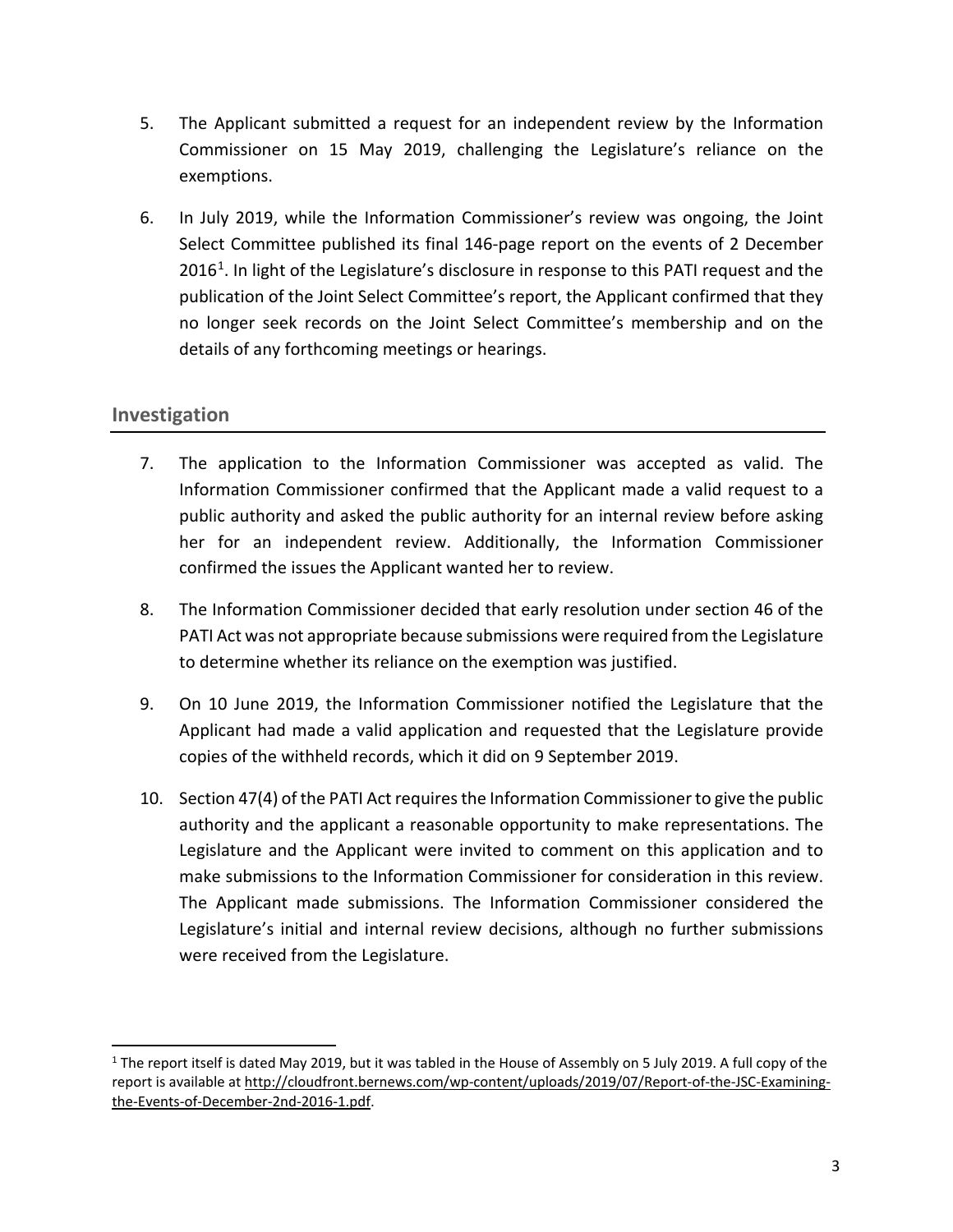11. In coming to a decision on this matter, the Information Commissioner considered all of the relevant submissions, or parts of submissions, made by the Legislature and the Applicant. She is satisfied that no matter of relevance has been overlooked.

#### *Parliamentary privilege – section 36(b)*

- 12. Section 36(b) of the PATI Act allows a public authority to deny public access to records if their disclosure would, or could reasonably be expected to, be an infringement of parliamentary privilege.
- 13. The exemption in section 36(b) is an absolute exemption. This means that it is not subject to the public interest test. A record that falls within the exemption in section 36(b) does not have to be disclosed under the PATI Act, even when the balance of the public interest may favour disclosure.
- 14. Although parliamentary privilege is not defined in the PATI Act, it is a well-established constitutional doctrine that affords individual Members of Parliament, as well as Parliament collectively, certain privileges and immunities. In essence, the doctrine of parliamentary privilege protects the constitutional role and independence of Parliament. As Blackstone described, "The whole of the law and custom of Parliament has its origin from this one maxim, 'that whatever matter arises concerning either House of Parliament ought to be examined, discussed, and adjudged in that House to which it relates, and not elsewhere'."<sup>[2](#page-4-0)</sup> Under this doctrine, Parliament "is answerable to its collective conscience, and in the ultimate analysis, to the electorate".<sup>[3](#page-4-1)</sup>
- 15. The Bermuda Constitution Order 1968 recognises this and relates Bermuda's parliamentary privilege to that recognised in the United Kingdom. Section 46 of the Constitution states that the Legislature "may by law determine and regulate the privileges, immunities and powers of either House and the members thereof, but no such privileges, immunities or powers shall exceed those of the Commons House of Parliament of the United Kingdom or of the members thereof". Part II of the Parliament Act 1957 also expressly sets forth certain parliamentary privileges.
- 16. Consistent with the Constitution, Standing Order 13(1) of the House of Assembly sets out that privileges "are the rights enjoyed by the House collectively and by the

<span id="page-4-0"></span><sup>&</sup>lt;sup>2</sup> Sir William Blackstone, Commentaries on the Laws of England, (17th ed. (1830)), volume 1, page 163.

<span id="page-4-1"></span><sup>&</sup>lt;sup>3</sup> Corporate Officer of the House of Commons v Information Commissioner, [2008] EWHC 1084 (Admin), at para. 2.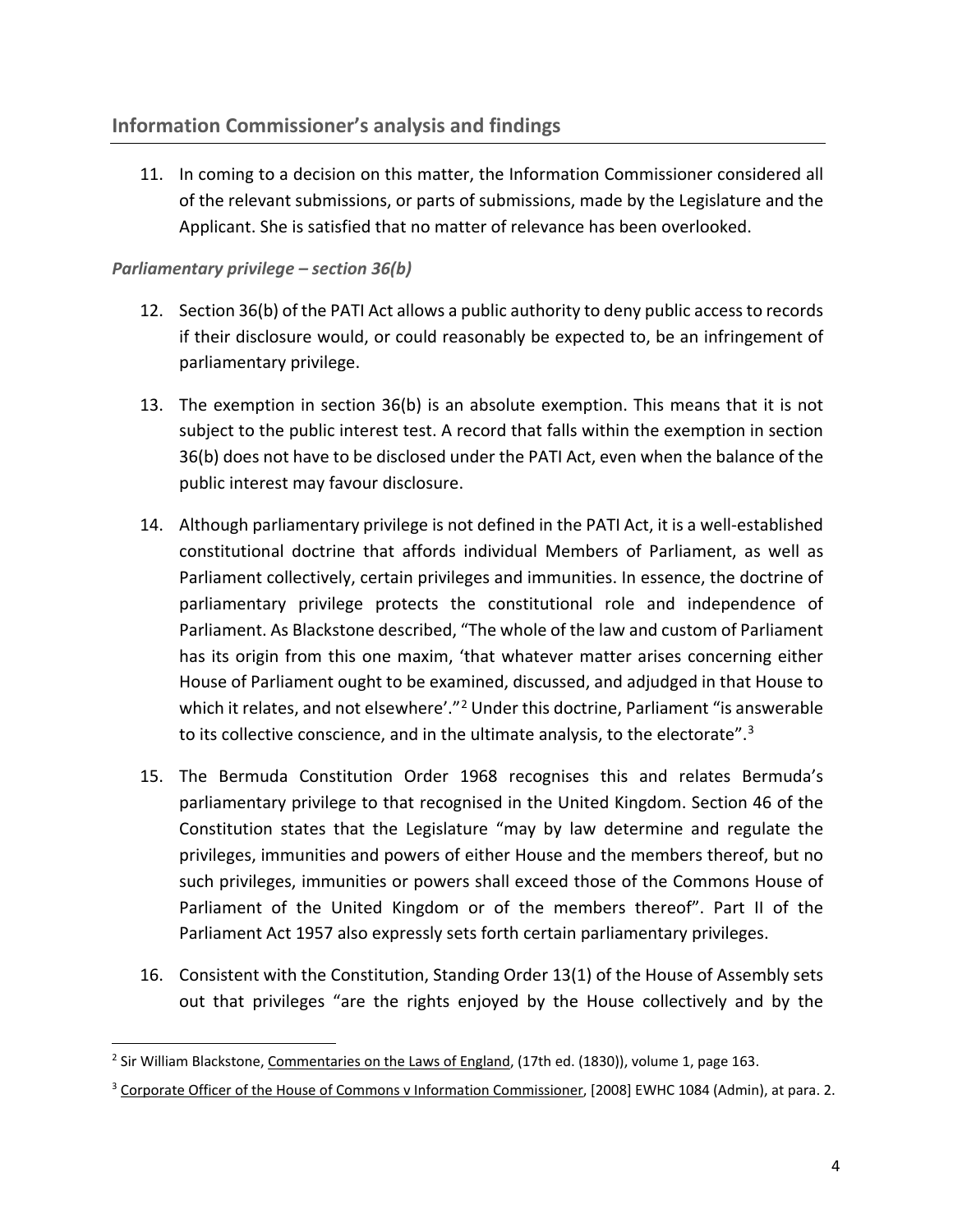Members of the House individually conferred by the Bermuda Constitution Order 1968, the Parliament Act 1957 and other statutes, or by practice, precedent, usage and custom".[4](#page-5-0)

- 17. A key aspect of parliamentary privilege is each House's 'exclusive cognisance' of its own affairs. This means that each House has the right to manage its own affairs and to exercise sole jurisdiction over its own proceedings.<sup>[5](#page-5-1)</sup>
- 18. The exemption for parliamentary privilege in the PATI Act protects this exclusive cognisance by recognising that each House of Parliament has the right to control publication of its proceedings. It is generally accepted that the term 'proceedings' in Parliament embraces some formal action, i.e., a decision taken by either House in its collective capacity, the forms of business in which the House takes action, and the whole process by which it takes a decision. This includes proceedings within committees formally appointed by the House.<sup>[6](#page-5-2)</sup>
- 19. With this in mind, not every record relating to Parliament will fall within this exemption. The Information Commissioner's understanding of the parliamentary privilege exemption in the PATI Act is informed by the UK High Court's consideration of a similar exemption in the UK's Freedom of Information Act (FOIA) 2000 in Corporate Officer of the House of Commons v Information Commissioner. The UK High Court emphasised that Parliament had "expressly included the House of Commons among the public authorities to which FOIA applies"<sup>7</sup>. Parliamentary privilege was not invoked in that case, and the Court went on to order the disclosure of records of the members' expenses related to an "Additional Costs Allowance (ACA)". The Court found "no reason why the right to and extent of access to information relating to the administration of ACA should not be litigated under FOIA"<sup>[8](#page-5-4)</sup>.
- 20. Similarly, Bermuda's Parliament has included the Office of the Clerk of the Legislature in the Schedule to the PATI Act, and the exemption in section 36(b) is inapplicable to

<span id="page-5-0"></span> <sup>4</sup> House of Assembly Official Standing Orders, revised 12 July 2013.

<span id="page-5-1"></span><sup>&</sup>lt;sup>5</sup> See the discussion in the Executive Summary of the UK Parliament's Joint Committee on Parliamentary Privilege First Report (9 April 1999), available a[t https://publications.parliament.uk/pa/jt199899/jtselect/jtpriv/43/4303.htm.](https://publications.parliament.uk/pa/jt199899/jtselect/jtpriv/43/4303.htm)

<span id="page-5-2"></span><sup>&</sup>lt;sup>6</sup> This understanding is drawn from the UK ICO guidance on parliamentary privilege (section 34), para. 10.

<span id="page-5-3"></span> $7$  [2008] EWHC 1084 (Admin), at para. 2.

<span id="page-5-4"></span><sup>8</sup> Id. The 2009 controversy over Members of Parliament's expenses resulted in ongoing scrutiny of MPs' expenses and allowances that continues to this day. See, e.g., Martin Williams, After the duck . . . where MPs' expenses went next, The Guardian, 17 May 2016, available a[t https://www.theguardian.com/politics/2016/may/17/mps-expenses](https://www.theguardian.com/politics/2016/may/17/mps-expenses-martin-williams-parliament-ltd)[martin-williams-parliament-ltd;](https://www.theguardian.com/politics/2016/may/17/mps-expenses-martin-williams-parliament-ltd) Emily Maitlis, MPs' expenses: The scandal that changed Britain, BBC News, 25 March 2019, available a[t https://www.bbc.com/news/uk-47669589.](https://www.bbc.com/news/uk-47669589)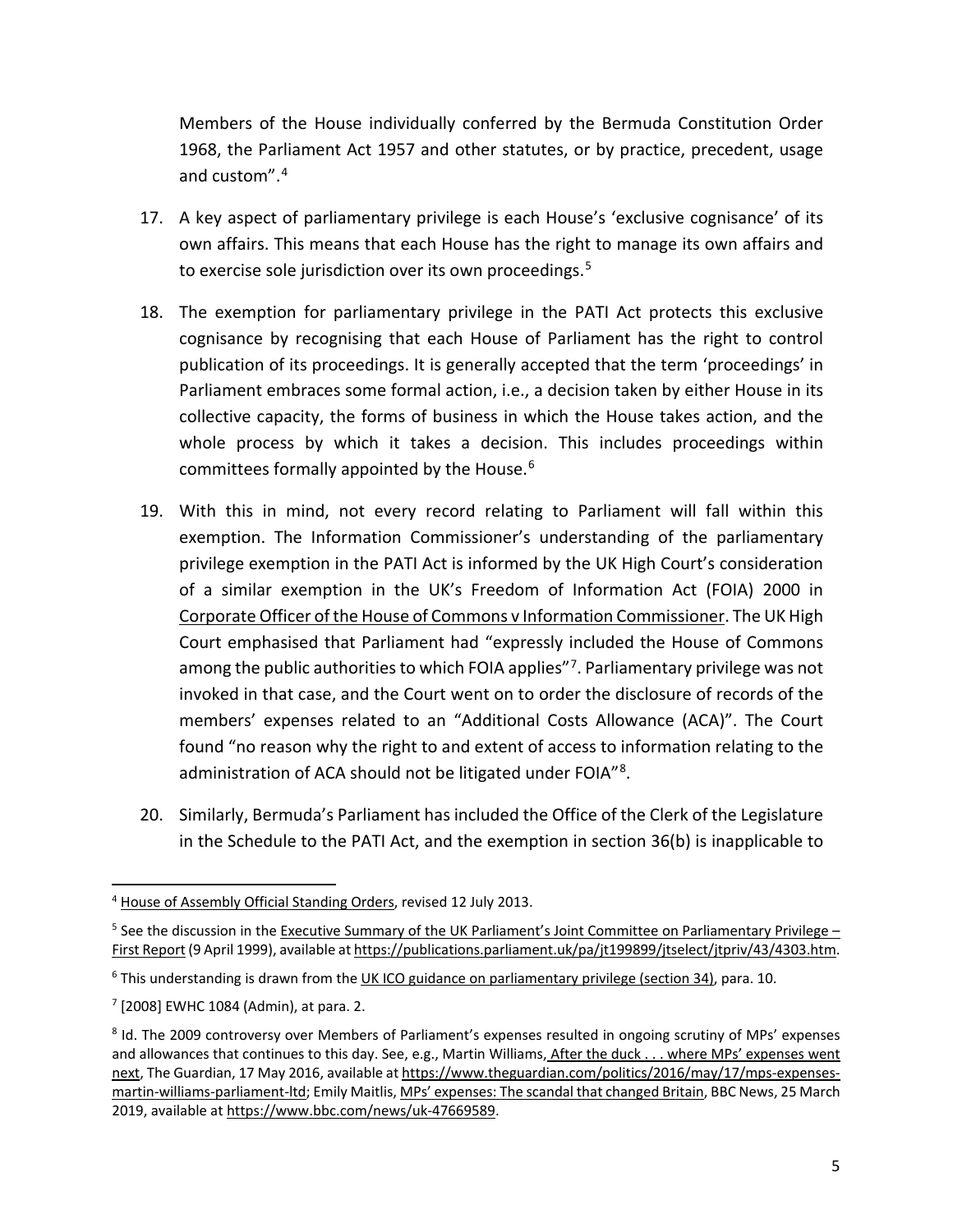the records held by the Legislature whose disclosure will not be an infringement of parliamentary privilege.

- 21. The likelihood of harm required for this exemption is that the infringement 'would' or 'could reasonably be expected to' occur. 'Would' means there is a high probability that an infringement of parliamentary privilege can occur. 'Could reasonably be expected to' is a lesser likelihood of harm. 'Reasonable' refers to what a reasonable person would expect considering all of the circumstances of the case.
- 22. In light of the scope of the parliamentary privilege doctrine, any unpublished record relating to proceedings in Parliament may fall within the exemption in section 36(b) of the PATI Act. When considering applying section 36(b), a public authority must consider the following:
	- [1] Whether the records relate to proceedings in Parliament?
	- [2] Could disclosure be reasonably expected to be an infringement of parliamentary privilege?
- 23. A public authority bears the burden of satisfying the Information Commissioner that, on the balance of probabilities, it has provided sufficient support to justify its reliance on section 36(b) to deny access to the records.

#### *Public authority's submissions*

- 24. The Legislature submitted that the remainder of the responsive records are exempt under section 36(b) because the records pertain to the in camera, or closed, deliberations of the Joint Select Committee. The Legislature referred to the provision in Standing Order 38(8), which states the sittings of a select committee shall be private, subject to any order of the House or resolution of the committee.
- 25. The Legislature further explained that an unauthorised disclosure of the proceedings or deliberation of any select committee of either House or of any joint select committee, prior to the committee reporting to the House or Houses of the Legislature, is prohibited under section 27(2) of the Parliament Act.

#### *Applicant's submissions*

26. The Applicant acknowledged the provision in section 27(2) of the Parliament Act, but emphasised that it refers to disclosure prior to the Joint Select Committee reporting to the House. The Applicant argued that section 27(2) of the Parliament Act is no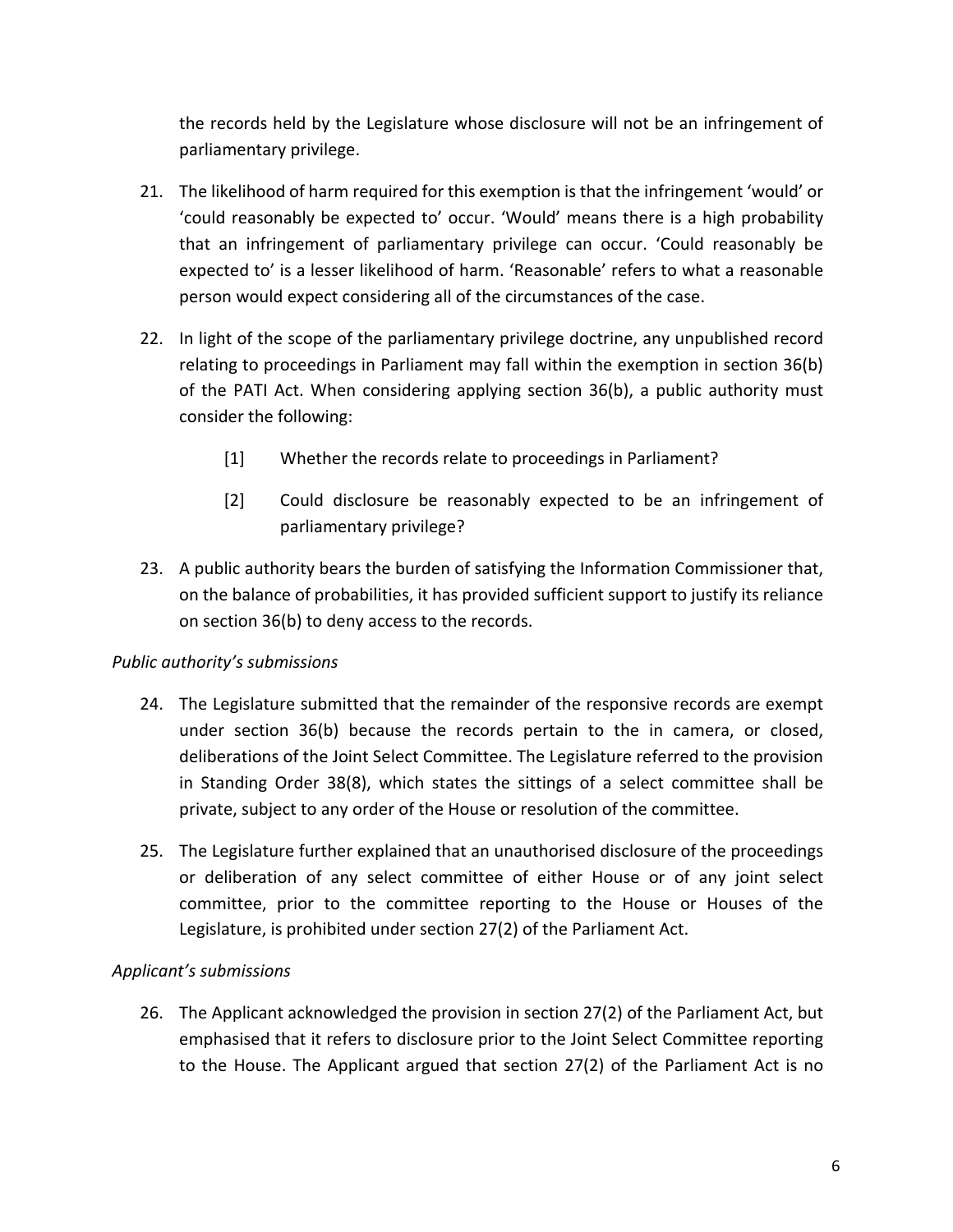longer applicable to the records being requested because the Joint Select Committee's report was made public as of 5 July 2019.

#### *Discussion*

### [1] *Whether the records relate to proceedings in Parliament?*

- 27. This PATI request asked for all records concerning the Joint Select Committee, and identified a number of examples of the records sought. Having carefully reviewed the withheld records provided by the Legislature, the Information Commissioner is satisfied that these records relate to the work of the Joint Select Committee.
- 28. The establishment of the Joint Select Committee was a collective decision made by the House of Assembly and the Senate, and its work was also the collective work of both Houses. The Information Commissioner is satisfied that the work of the Joint Select Committee falls within the scope of 'proceedings in Parliament'.
	- [2] *Could disclosure reasonably be expected to be an infringement of parliamentary privilege?*
- 29. A PATI disclosure of the withheld records relating to the Joint Select Committee as requested by the Applicant would be an infringement of parliamentary privilege because it would encroach upon Parliament's right to control the publication of its work and records.
- 30. The Applicant referred to the Joint Select Committee's release of its final report to argue that the confidentiality provision in section 27(2) of the Parliament Act is no longer applicable. The Information Commissioner notes that at the time of the internal review decision, the Joint Select Committee had not yet published its final report, although it appears that the report was completed in May 2019. Regardless of the timing of the publication of the final report, the Joint Select Committee would still retain exclusive cognisance under parliamentary privilege to regulate its own proceedings, including its publications.
- 31. In its final 146-page report, the Joint Select Committee made a decision concerning what information to publish in July 2019 about its proceedings and work. The final report contains extensive information for the public. This includes, for example, the details of its proceedings, the challenges it faced to securing the appearance of witnesses, details of its communications with witnesses and relevant parties, and the conclusions it reached. Further, the numerous appendices to the final report provide primary source records from the events, including some of the submissions received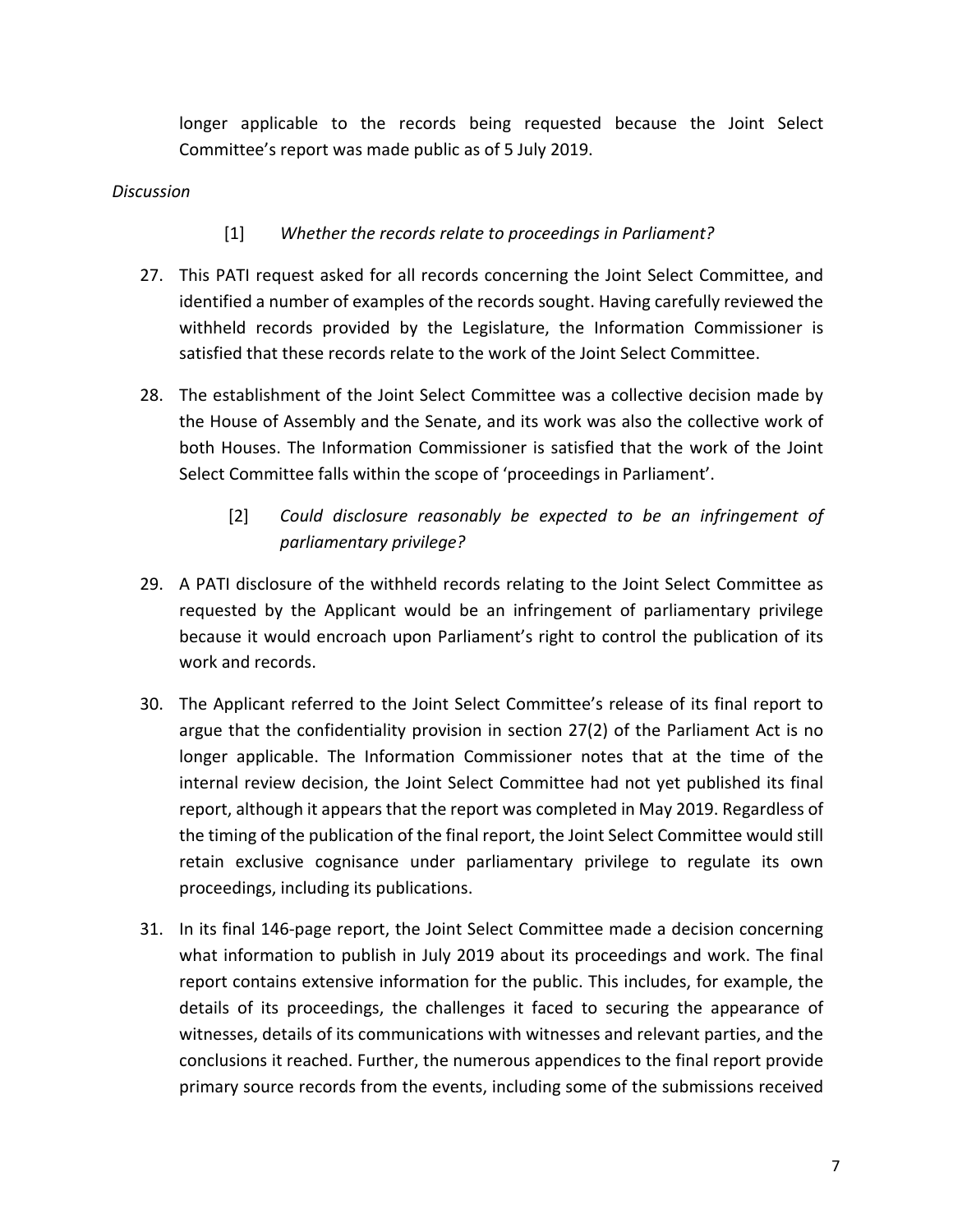by the relevant parties, statements from witnesses filed with the BPS and anonymised comments received from interviewees.

- 32. It falls within Parliament's exclusive cognisance for the Joint Select Committee to exclude certain documents or information from its final report. Requiring disclosure through a PATI request of records or information which the Joint Select Committee has not published would be an infringement of Parliament's right to exclusive cognisance. It would effectively introduce a new decision maker (e.g., the Information Commissioner) into the workings of Parliament.
- 33. The Information Commissioner is satisfied that disclosure of the withheld records would be an infringement of parliamentary privilege.

#### *Conclusion*

- 34. The Information Commissioner is satisfied that the Legislature was justified in relying upon the exemption in section 36(b) to deny access to the withheld records because disclosure would be an infringement of parliamentary privilege.
- 35. Because the Information Commissioner is satisfied that the Legislature is justified in denying access to the withheld records under section 36(b) of the PATI Act, she does not consider the Legislature's reliance on section 37(1) of the PATI Act.
- 36. In this case the exemption for parliamentary privilege prevents disclosure of the withheld records to the public to safeguard the important constitutional role of Parliament. Although the PATI Act does not provide an avenue for access to the committee records in this case, the Information Commissioner offers some observations on the public's access to the records of Parliamentary committees.
- 37. First, as historians will note, the exemption for parliamentary privilege is not applicable to records over thirty years old, in accordance with section 40(1) of the PATI Act. This means that for important historic events, such as the 2 December 2016 protest, the passage of time would disallow a public authority from relying on the parliamentary privilege exemption in the PATI Act to deny access to the full records.
- 38. Second, Parliament's right to manage its own affairs and to exercise sole jurisdiction over its own proceedings does not mean that Parliament operates in secrecy. Parliament has published extensive information related to its proceedings, including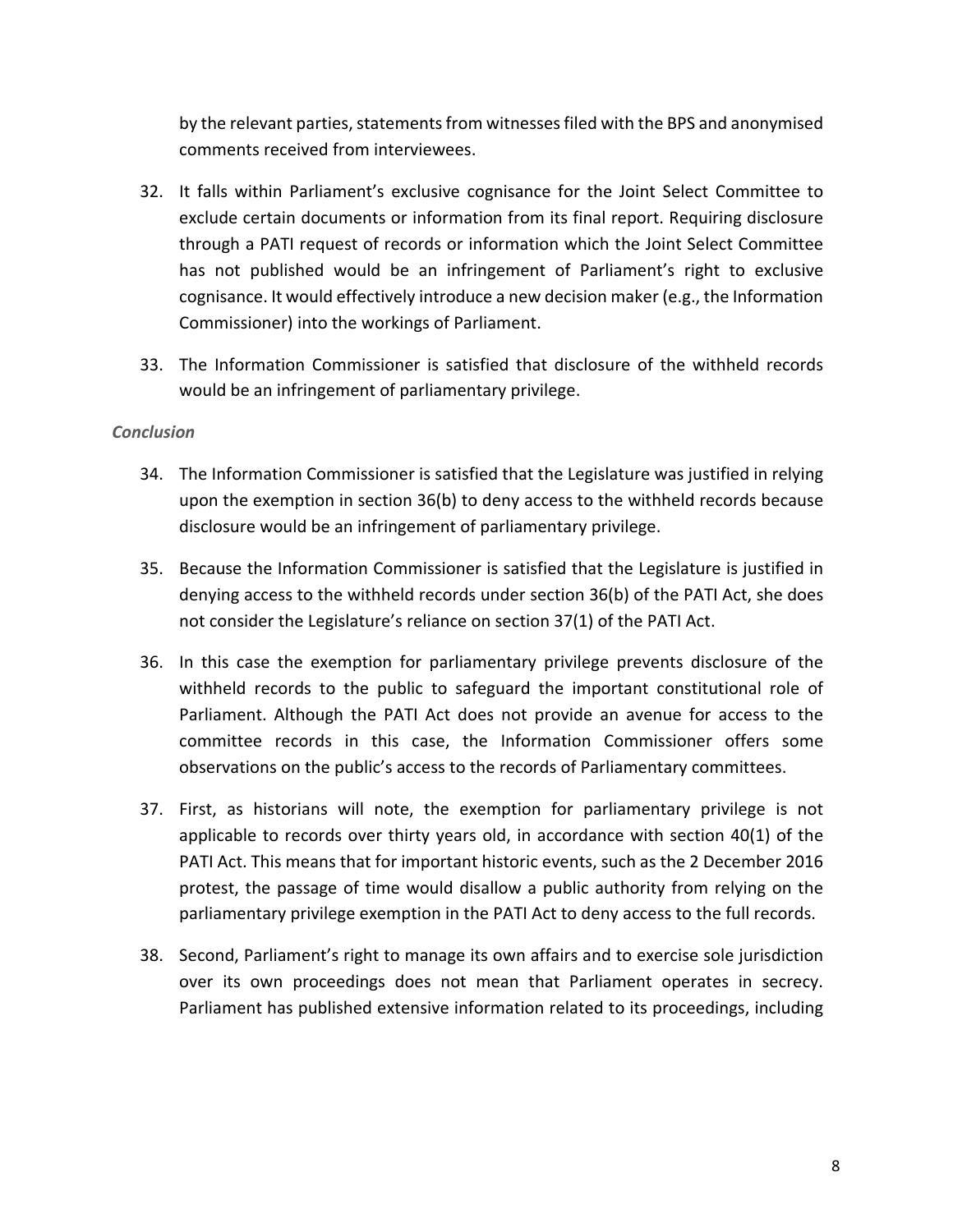the procedures and final reports of its various committees<sup>9</sup>. For example, Standing Orders 38(10) to 38(15) describe the requirement for a select committee to table a report upon the matters it considered, as well as the procedures for doing so. Standing Order 38(16) specifies the information that must be recorded in the committee's minutes, which include the names of the members present at each sitting of the committee, the names of witnesses, and documentation if a division takes place between the members.

39. Through its constitutional authority to regulate its own proceedings, alongside Parliament's customs, practice and Standing Orders, Parliament has provided the public with a general understanding of what publications to expect from select committees. Parliament remains "answerable to its collective conscience, and in the ultimate analysis, to the electorate".[10](#page-9-1)

<span id="page-9-0"></span> <sup>9</sup> The Parliamentary Joint Select Committee on the 'Causes of Violent Crime and Gun Violence in Bermuda', for example, issued its 120-page report in July 2011, after conducting the majority of its proceedings in public. It also offered to make the transcripts of its public proceedings available upon request at no cost, and stated that the transcripts of any closed proceedings could be provided if the interviewee's permission were secured. A full copy of the report is available at [https://rgb-prod-public-pdfs.s3.us-east-2.amazonaws.com/RG101522127.pdf.](https://rgb-prod-public-pdfs.s3.us-east-2.amazonaws.com/RG101522127.pdf)

<span id="page-9-1"></span><sup>10</sup> [2008] EWHC 1084 (Admin), at para. 2.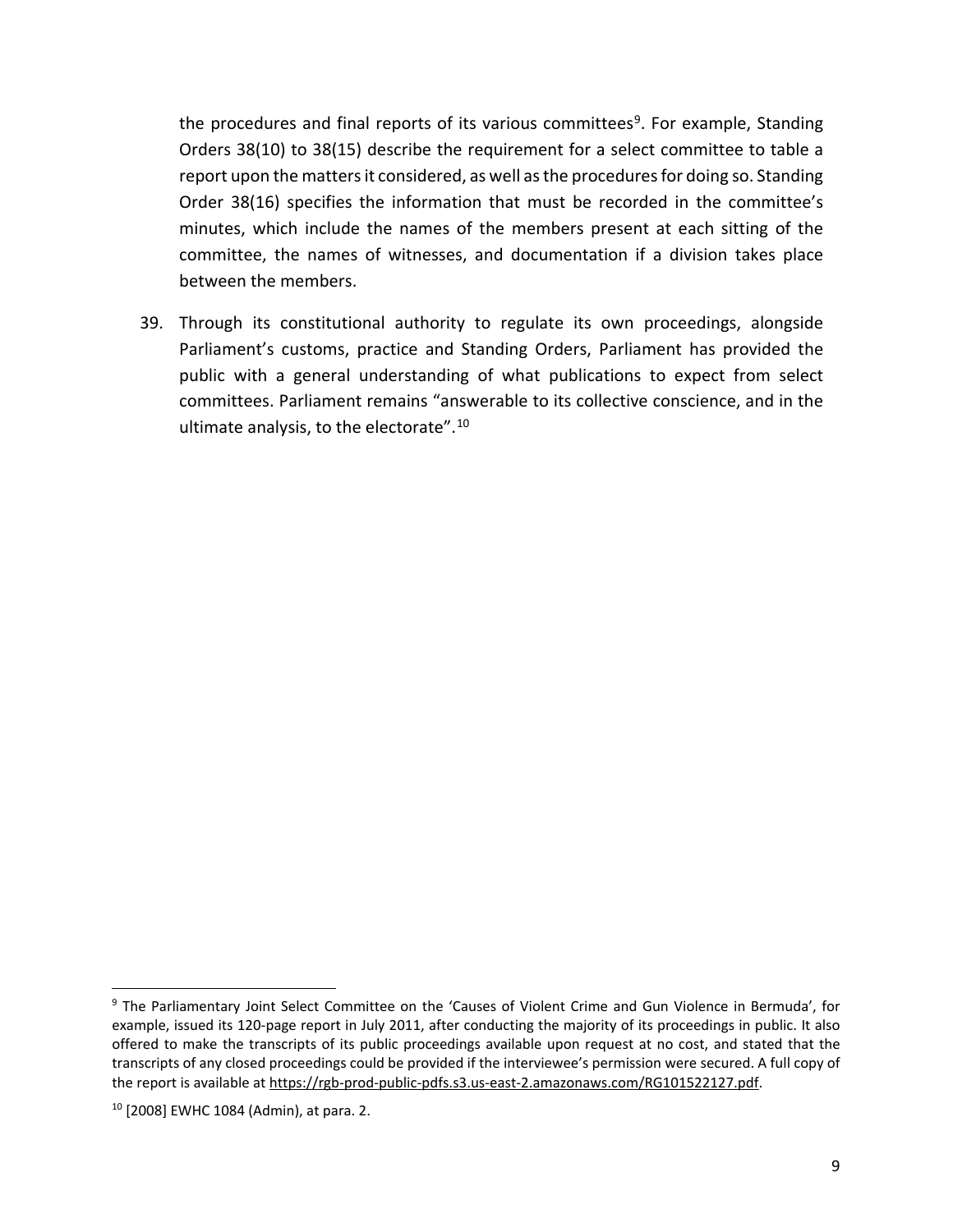#### **Decision**

The Information Commissioner finds that the Office of the Clerk of the Legislature (**Legislature**) was justified in denying access to the withheld records in accordance with section 36(b) of the Public Access to Information (**PATI**) Act 2010 because disclosure of the records would be an infringement of parliamentary privilege.

In accordance with section 48(1)(a) of the PATI Act, the Information Commissioner upholds the decision by the Legislature to deny access to the responsive records under section 36(b) of the PATI Act.

#### **Judicial Review**

The Applicant, the Legislature or any person aggrieved by this Decision has the right to seek and apply for judicial review to the Supreme Court in accordance with section 49 of the PATI Act. Any such application must be made within six months of this Decision.

Gitanjali S. Gutierrez Information Commissioner 21 December 2020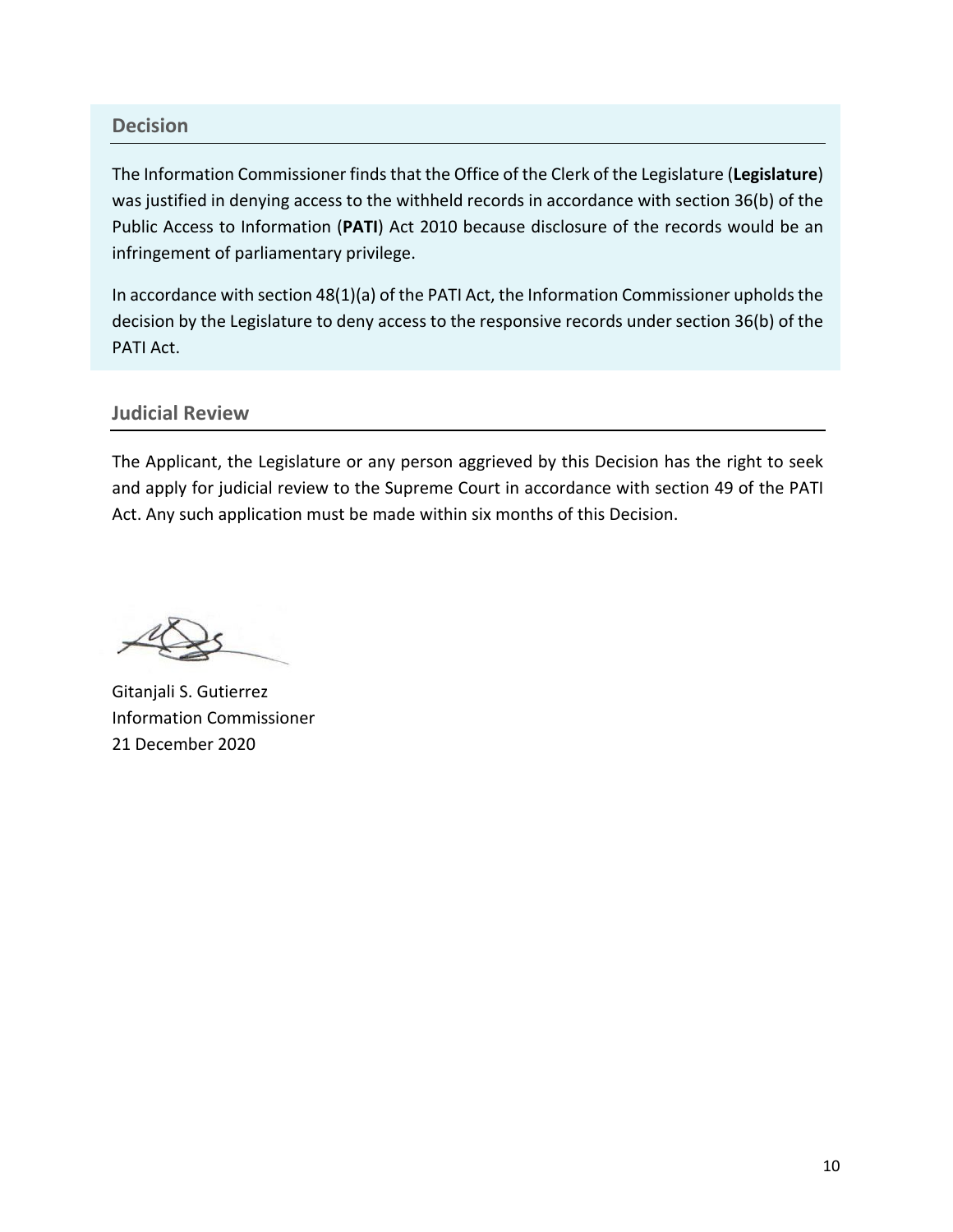# **Public Access to Information Act 2010**

# **Contempt of court and parliamentary privilege**

36 A record is exempt if its disclosure would, or could reasonably be expected to be–

. . .

(b) an infringement of parliamentary privilege.